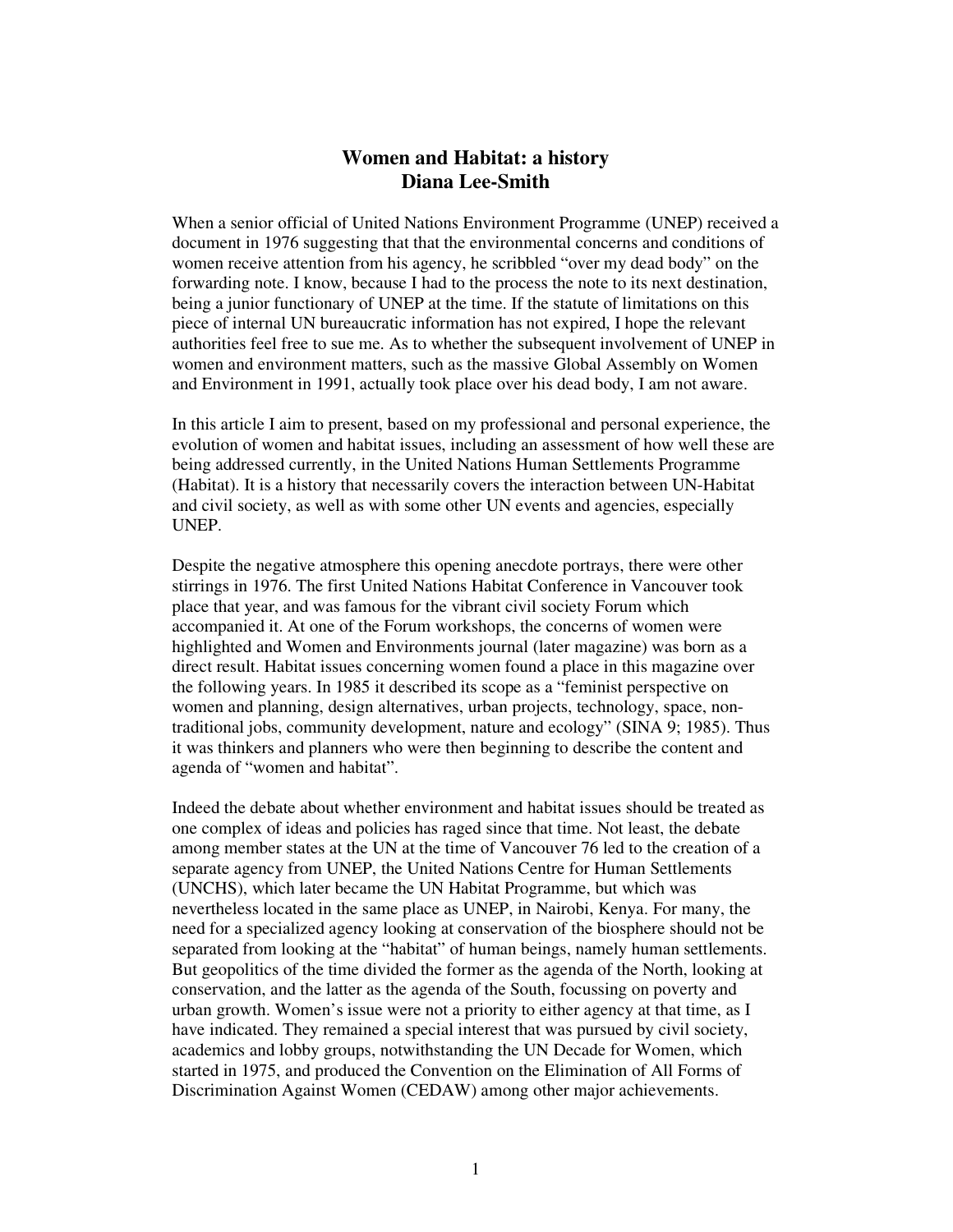When the Third UN Conference on Women was held in Nairobi 1985, some officials of the UNCHS (all women) actively participated with civil society organizations in helping to articulate the issues of "women and habitat" through a series of workshops at the large NGO Forum. They were concerned that this had been a gap in the agency's programme throughout the First UN Women's Decade. A large "Women and Habitat" workshop was organized by Mazingira Institute of Nairobi, Habitat International Council (later Coalition, HIC) and the Netherlands Council of Women (part of the International Council of Women, ICW). Other workshops, out of the thousand or so held, that addressed similar themes were organized by National Council of Neighbourhood Women of USA and Match International of Canada. Keynote papers articulating the women's perspective on the themes of the 1976 Vancouver Habitat Conference led to the structuring of issues and the resolve to create an international network, starting with the workshop participants. Emerging themes were women's particular housing and infrastructure needs (urban and rural), their relation to women's income generation, legal constraints on women, and women's participation in policy and planning. Women and Environments was one of the actors involved. Netherlands Government funded UNCHS to hold a series of regional workshops on communication for women and habitat issues over the next few years, and these again drew in Forum participants as well as many other organizations.

International Year of Shelter for the Homeless (IYSH-87) marked further steps forward, with UNCHS itself finally putting women's issues on the agenda of the Conference documents, and further international workshops being held. "Women and Shelter" became the theme of an African Declaration formulated for IYSH. Meanwhile HIC – now transformed into a Southern-led Coalition of many small NGOs – resolved to carry forward the 1985 resolution and set up a Women and Shelter Network, and this was implemented at a HIC-organized international meeting in India in 1988, presided over by the Executive Director of UNCHS. The network's founding members resolved to keep an open structure of grassroots women's organizations which would enable the issues to emerge from them and influence UNCHS and the policy agenda in general.

In probably its most adroit move in the whole story, UNCHS convened a meeting in 1989 ostensibly to review the outcome of the communication workshops on women and habitat, but which also brought together key civil society groups. This historic meeting produced a resolution calling for a women's programme in UNCHS, and for grassroots women's concerns to be brought to policy attention by "inviting governments and UNCHS (Habitat) to develop a closer cooperation with the Habitat International Coalition Women and Shelter Network and other similar NGOs at national, regional and international levels". In 1991, this same resolution made it to the UN General Assembly, where it was adopted as Resolution 13/13 of the GA's 8<sup>th</sup> Plenary session.

The nineteen-nineties was the decade of UN global conferences, and women and habitat issues were by now right up-front, thanks to all the preparatory organizing. Whether over anyone's dead body or not, UNEP led the Global Assembly on Women and Environment, using the energies of the Women's Environment and Development Organization (WEDO) which held preliminary grass-roots-dominated workshops of one and a half thousand women and produced Women's Action Agenda 21. This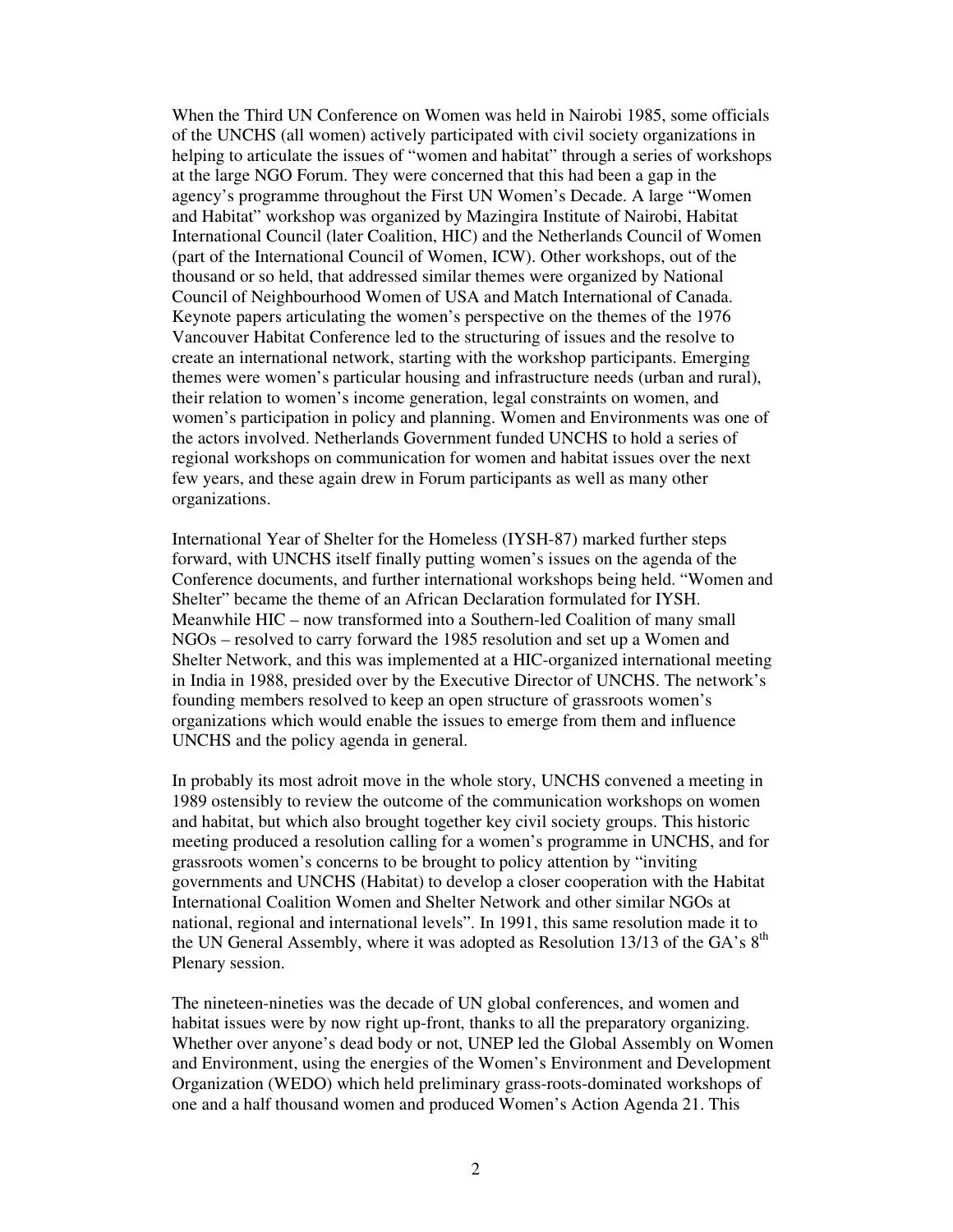document influenced the less radical UN Agenda 21 that emerged from the Rio Earth Summit of 1992, and women and habitat issues were included.

The International Research Seminar on Gender, Urbanization and Environment, organized by the International Sociological Association Research Committee 43 and Mazingira Institute, produced a Research and Policy Agenda in 1994. Along with the regional and global meetings organized by HIC Women and Shelter Network (HIC-WAS) and other women's organizations, the women and habitat set of issues was beginning to develop more "bite" in terms of critical analysis, grounding in poor women's concerns, and influencing international meetings of governments through the UN. And a key event took place in that the leaders of HIC-WAS and GROOTS (Grassroots Women Organizing Together in Sisterhood – the international manifestation of "Neighbourhood Women" of the USA) decided to collaborate, and invited the International Council of Women (ICW), formed a hundred years earlier, to join in a new grouping dubbed the "Super-Coalition". The idea was that, being grassroots based and with overlapping agendas but weak on resources, there would be greater strength in collaborating. Resolution 13/13 was empowering to the group as well, and it was able to start influencing the international meetings in a big way.

Already, the "Women's Caucus", superbly organized by WEDO, was ever-present at UN meetings and systematically got its concerns on the main meeting agenda. The caucus always insisted on having its meetings in the main conference hall, half an hour before the official meeting, and it lobbied hard (and still does) to retain that slot in every meeting. It was short step to invite WEDO into the Super-Coalition, along with others, including the Asia Women and Shelter Network, a breakaway faction of HIC-WAS.

This incredibly powerful grouping was now further facilitated by the establishment of the UNCHS Women and Shelter Programme in 1991. Although only a small unit, it managed to mobilise donor resources, and through collaboration with the women's movement as mandated by the General Assembly, a large amount of noise was generated at the preparatory meetings and UN Conferences themselves throughout the 1990s and into the new millennium. Grassroots women appearing in UN Conferences became the norm for UNCHS (Habitat) and there was even a UN Expert Group Meeting of women slum dwellers from three continents of the South which produced a set of Community Based Indicators of women's participation that became an official UN document (Miraftab 2006).

Global organizing of grassroots women led to the numerous clauses on women and habitat that influenced the "Platform for Action" at the Fourth World Conference on Women in Beijing in 1995, including the notorious "inheritance clause" that held up negotiations for 24 hours, necessitating an extra day of the Conference and almost derailing it. Almost surprisingly, a deal was done on the meaning of equality as enshrined in the Qu'ran, and the historic clause was passed. It reappeared in the Habitat II Conference in Istanbul in 1996, and became part of the Habitat Agenda, the guiding document of the UNCHS programme.

It is worth reflecting at this point what hugely contentious issues the subject of women and habitat raises, targeting centuries of male power and supremacy that have meant women do not inherit property (land and housing) or take part in government or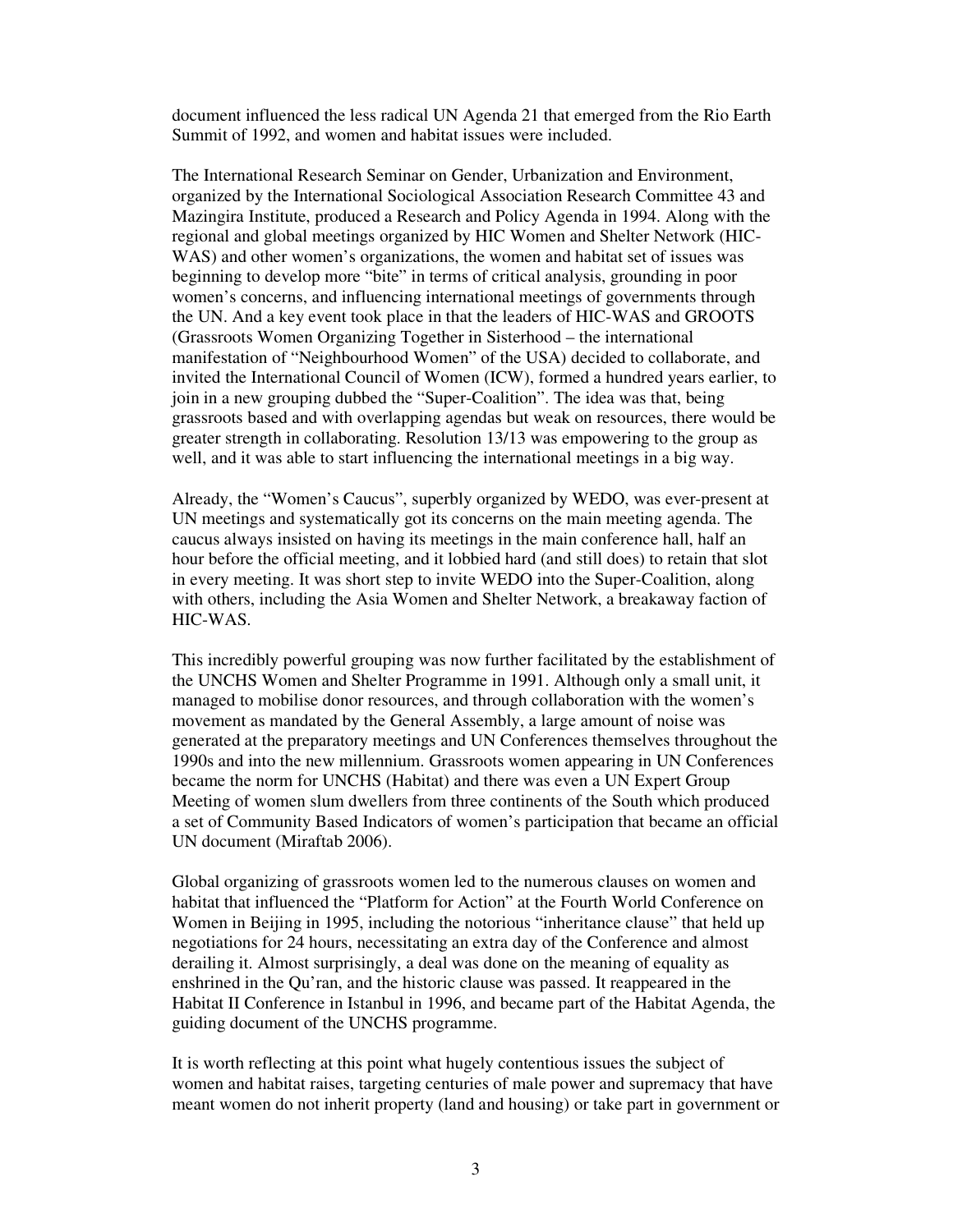even governance (meaning all the institutional structures that influence society), and also do not have much access to jobs, loans and other entitlements due to citizens. Getting all this written down in UN agreements was not easy due to the predominance of male interests in most international gatherings and the general inertia of public opinion. Achieving it also meant there was bound to be a backlash.

While the Women and Shelter (first called Human Settlements) Programme of UNCHS (Habitat) was going from strength to strength, resistance was also building up, and this was evident both in international gatherings and within the UNCHS secretariat. Despite the enormous impact of the international documents which led governments to take significant steps in passing laws and implementing measures on women's property rights and participation in government and public life, the high profile of the women's movement created some nervousness.

At the Global Forum in Huairou, a suburb of Beijing at the time of the Fourth Wolrd Conference on Women, the Executive Director of UNCHS, being impressed by the achievements of the Super-Coalition, dubbed it the "Huairou Commission" and suggested it also include individual women who are important figures in public life across the globe. Subsequently, although several UNCHS programmes now worked actively with the Huairou Commission in order to achieve effective outreach in human settlements, UN officials at all levels and government delegations (not least that of China) began objecting to its role, suggesting it was a biased interest group. The leadership and legal status of the Commission was, rightly, questioned. After all, it had simply come into being on a wave of enthusiasm of grassroots coalitionbuilding and the ideology of "partnership" espoused by UNCHS following the successful Habitat II meeting of 1996, which broke new ground in UN – civil society relations.

Meanwhile, based on a commissioned gender policy analysis, UNCHS created a Gender Unit to execute mainstreaming in its work, in addition to the Women and Shelter Programme. This innovative, two-pronged approach to gender mainstreaming and women's empowerment, was unfortunately short-lived. With budget cutbacks and restructuring, as well as most senior UN officials not getting the hang of there being any difference between the two institutional functions, the two were merged again barely eighteen months after the Gender Unit was established.

But there were steps forward as well as backward. A Gender Task force set up in 1997, before the Gender Unit, enabled interested UNCHS staff to share gender work and methods informally, and grew to include about a quarter of all the Secretariat professionals, about fifty-fifty men and women. It established direction to gender mainstreaming in the institution, and was formalised as an in-house Committee in 2000. Gender was quickly and systematically incorporated into the two new "Campaigns" of UNCHS in 2000 – on Security of Tenure and Governance – as well as into the new five year plan and budget, through the work of Task Force members in coordination with the campaigns.

Several programmes and units of UNCHS, including the Governance Campaign, structured their gender and women's outreach work around the involvement and capacities of Huairou Commission and its member organizations. With the merger of the women and gender programmes, this became a low-resource-use strategy for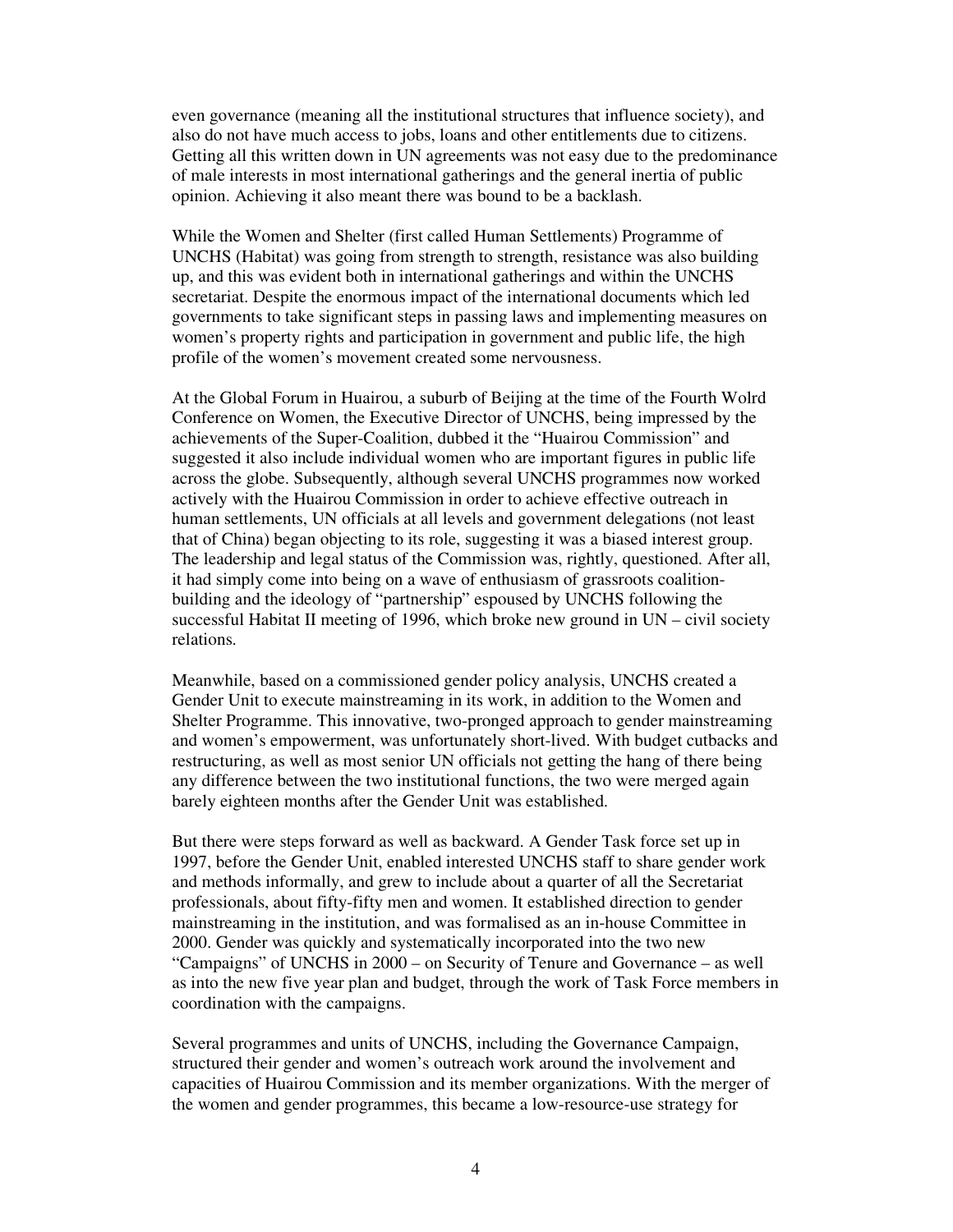mainstreaming. Also, the Gender Coordinator represented UNCHS in inter-agency matters, from which vantage point several joint workshops were organized during the UN Beijing +5 Forum in New York in 2000 and Istanbul +5 in 2001, to develop solidarity with FAO, UNDP, UNIFEM and other UN bodies on women and habitat issues, particularly women and secure tenure and women and governance.

UNCHS became a full-fledged programme of the United Nations in 2002, re-named UN-Habitat. Its Gender Unit continues, but the Gender Task Force no longer functions and the relationship with the main civil society bodies is somewhat weaker than in the hey-day of the nineteen nineties.

The right of women to own and control property, and in particular their right to inherit it from their parents, is now a widely publicized matter, and numerous campaigns at national and international levels have taken up the cry and developed methods of bringing about change. Unlike women's role in governance, especially urban governance, this is really a UN-Habitat issue, while governance is addressed by UNDP and UNIFEM as much as by UN-Habitat. Both have certainly had a wide impact. UN-Habitat has developed a joint programme with the UN High Commission on Human Rights around the issue of housing rights, including women's inheritance rights, and carried out research on the latter which is published.

Yet ultimately, the driving force has been, and will probably remain, civil society organizations. The influence of civil society, including grassroots and slum women, on the UN and international policies in UN-Habitat, presents a useful case study as the debates on global governance and broadening the base of the UN continue.

*Diana Lee-Smith was Gender Focal Point for UN-Habitat 1998 – 2001. She was also a founder member of the Habitat International Coalition Women and Shelter Network and ran its secretariat 1988 – 1995. She lives in Kenya, where she was also a founder member of Mazingira Institute, carrying out research, policy and advocacy work on urban poverty, development and environment issues, including women and gender, for 20 years. Most recently she ran the Africa Regional Programme of Urban Harvest, an initiative of the Consultative Group on International Agricultural Research (CGIAR).* 

## **Further Reading and Resources:**

Benschop, Marjolein, **Rights and Reality: Are Women's Equal Rights to Land, Housing and Property Implemented in East Africa?** UN-Habitat, Nairobi, 2002.

Miraftab, Faranak, "Women's Participation in Formulating Policies", in **Institutions, Resources and Mobility: Women and Gender Equity in Development Theory and Practice**, forthcoming book (2006) edited by Jane Jaquette and Gale Summerfield, Duke University Press.

UNCHS (Habitat) **Women and Urban Governance**, Policy Dialogue 1, 2001.